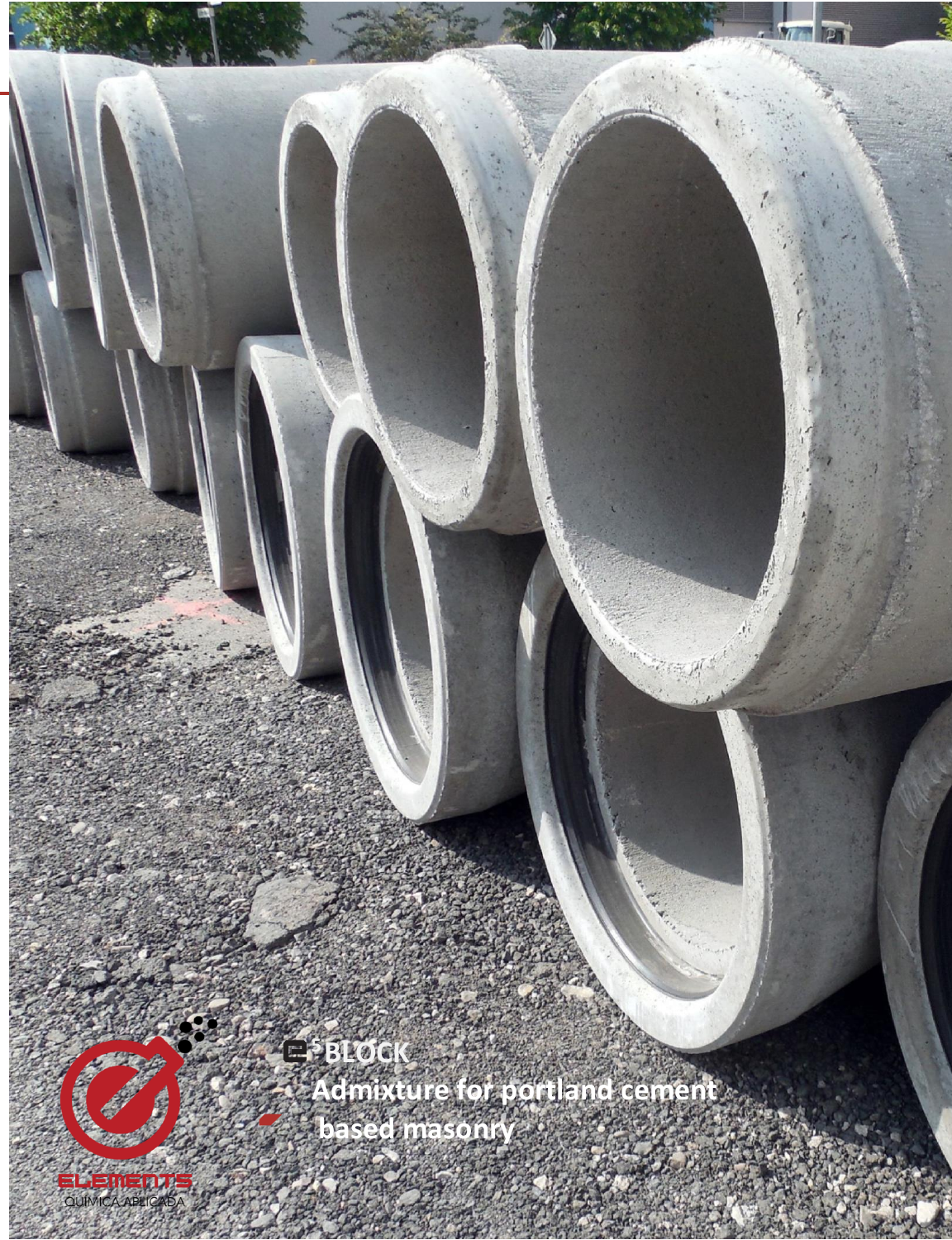## **Description**

**e <sup>5</sup> BLOCK** is a specially designed admixture to make dry mix elements such as: blocks, cobblestones, etc. Its formulation is based on tensoactive materials that aid the workability of dry mixes. It decreases the energy required in machinery for vibro-pressed elements. This admixture does not have added chlorides in its formulation.

### **Benefits**

- It decreases the required energy for the manufacture of vibro-pressed elements.
- ▰ Improves the workability of dry mixes, used in the preparation of masonry elements.
- $\overline{\phantom{a}}$ It reduces the volume of water required to achieve the desired consistency.
- Improves the profile of masonry elements. -
- ▰ It is compatible with other admixture chemistries.
- ▰ It can increase the mechanical strength of dry mixes.

# **<sup>5</sup> BLOCK**



Specific gravity 1.01

Physical appearance: translucent, light yellow

### **Presentation**

19 L pail, 200 L drum and bulk

Useful life: 24 months in its original container

### **Principal applications**

- Blocks
- **Cobblestones**
- Concrete pipes
- **Shingles**

2

Extruded elements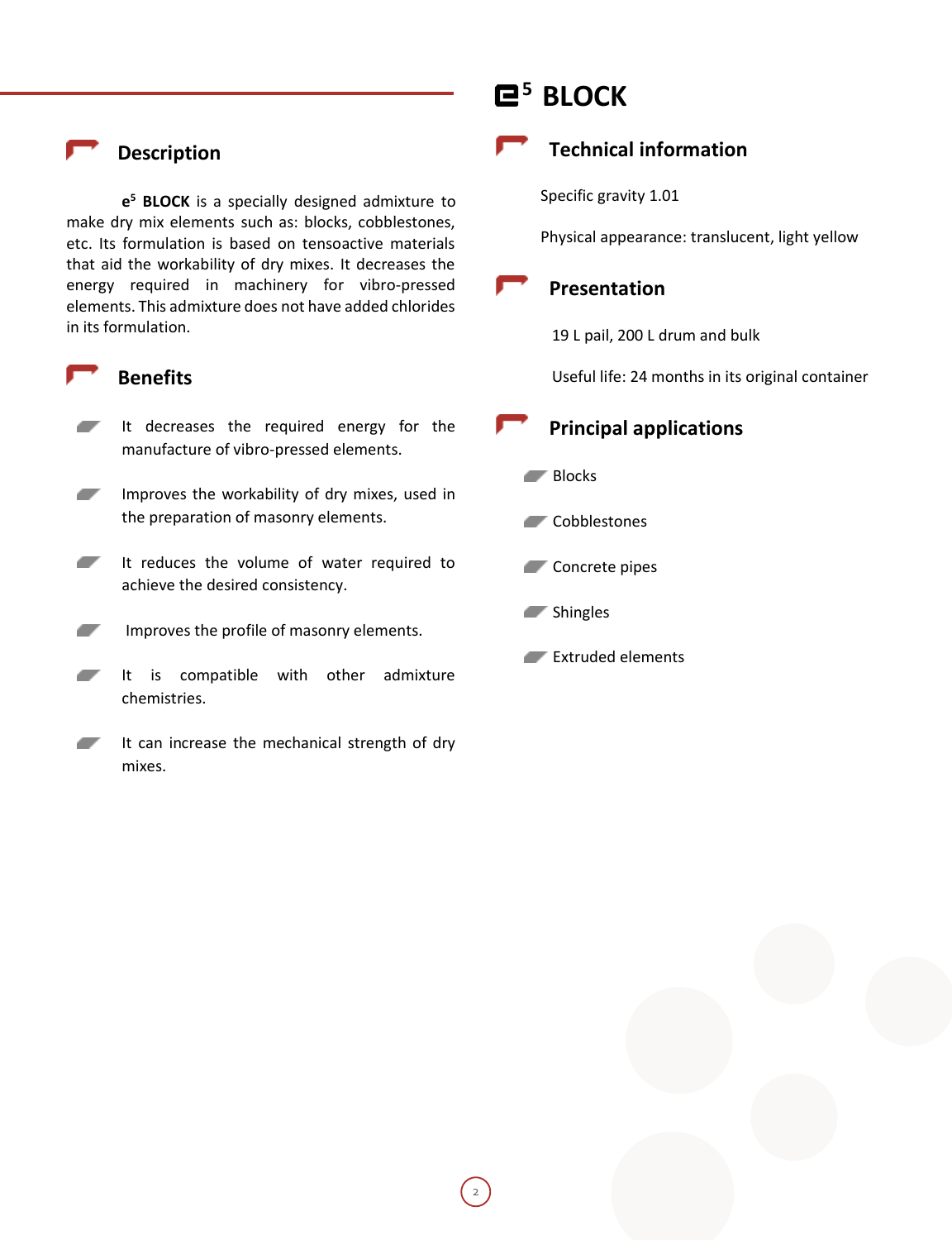# **Directions for use**

For better results, we recommend running lab tests with the job materials to allow making all the necessary adjustments to the mix, such as: appearance, workability, consistency and the admixture´s dosage. Then, it is important to repeat these tests under real job conditions (humidity, temperature, etc.), for the purpose of performing the final adjustments.

Load all the mix design materials: aggregates, cement and 80% of the mix water. Add the admixture with the remaining 20% of the mix water and finish the mixing process. Avoid adding this product directly on the mix.

The dosage can vary from 0.5 to 3 mL/kg of cement and will depend on the design of the dry mix to be used.

# **<sup>5</sup> BLOCK**

#### **Cautions**

- An overdose can cause low mechenical strengths.
- When mixing with lignosulfonate based admixtures, it is necessary to control the dose to prevent delays in setting times.
- **Check dispensing this product in combination with** retarding admixtures. It is necessary to control the dose to avoid delays in setting times.
- In case of any important variation in materials (change of aggregates, cement, etc.), it is necessary to make the required adjustments in the dosage used.
- Do not allow the product to freeze.
- **Always keep the product in its original container.**